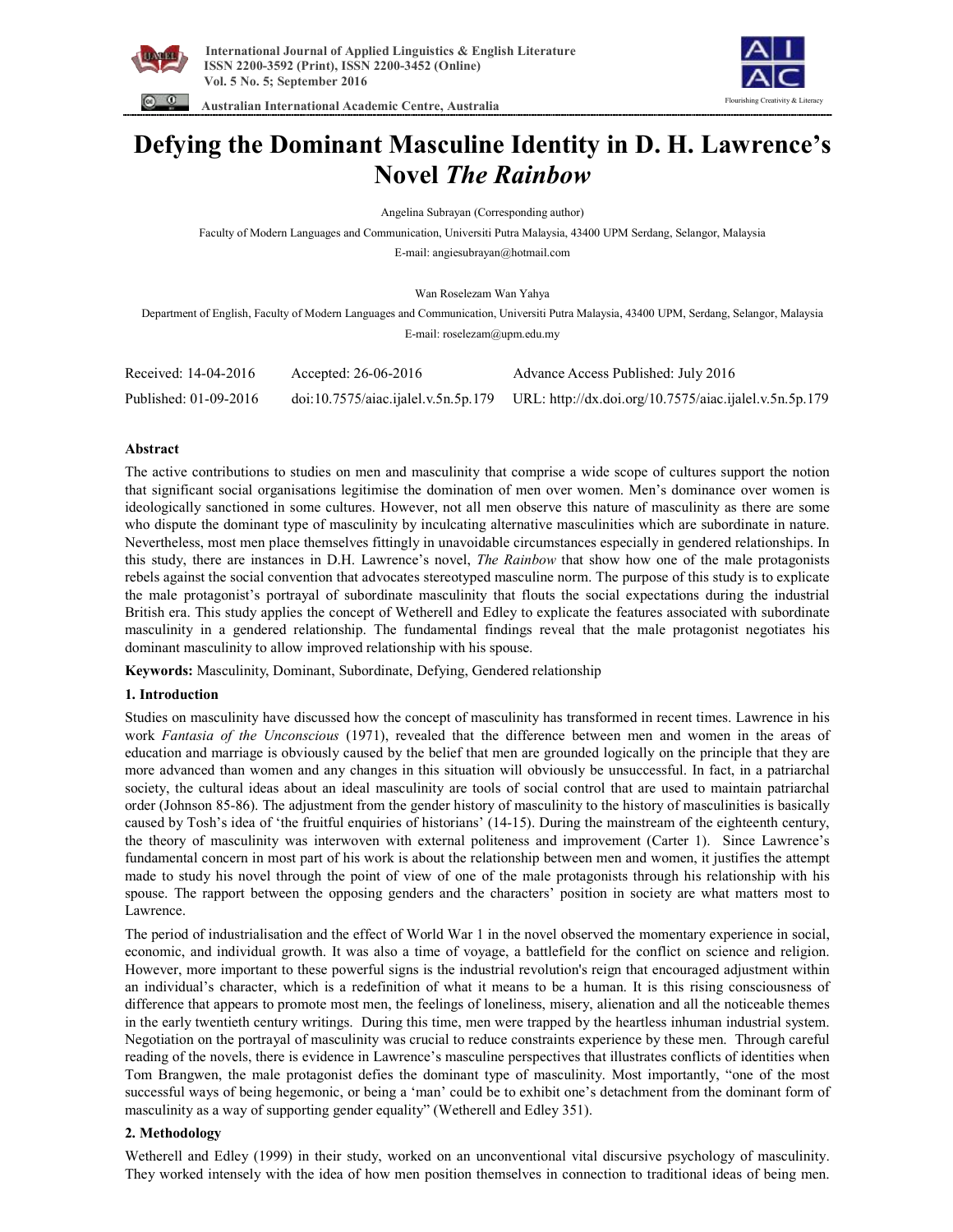#### **IJALEL 5(5):179-182, 2016** 180

In the present study, the focus is on the male protagonist's nonconformity to dominant masculinity to pursue a more egalitarian rapport with his wife. The Rebellious type of masculine behaviours requires the male character to define himself with regards to his nonconformity, and the negotiations comprise the flouting of social expectations. Men who are dominant in the beginning may cast-off their authoritarian macho masculinity and behave in contrast to being manly and may become domesticated. The critical examination in this study is based on the perception where, it is likely, that men detached themselves from dominant forms of masculinity to sustain gender equality. Relevant excerpts are collected from the novel to illuminate how the dominant portrayal of masculinity is defied by the male protagonist.

#### **3. Analysis and discussion**

The act of responding to the variations in society's concepts of masculinity and femininity and most importantly the condition of marriage, has forced Lawrence's male protagonist Tom to establish a new world. This is done in his understanding of a prevailing pattern through his notions of masculine roles. Tom does not maintain only one feature throughout the novel. He either negotiates his dominant self to have a balanced relationship with his spouse or intends to seek contentment in his life.

# *3.1 Summary of the Novel*

*The Rainbow* narrates the story of the Brangwen family, who ploughed in the Midlands of England, from around 1840 to 1900. Tom from the first generation weds Lydia Lensky (Lydia), who is a Polish widow. Tom finds comfort in adjusting to life in his farm and lives with an old woman who is the housekeeper. He meets a Polish widow, who has a daughter from her previous marriage. Tom proposes to her and they get married.

# *3. 2 The Character Tom in the Novel*

Tom Brangwen is a significant English farmer who is a lonesome masculine bachelor. His life is focused on his yearnings for sordid relationships with unfamiliar women and to frequent bouts with alcohol until one day quite abruptly he marries Lydia Lensky, a Polish widow. While he occasionally desires for an exterior life from the intimate world of the Marsh Farm, he knows that he is only suitable in his world. Like all the Brangwen men, he attempts to exert his determination over his wife, but he is not as unrelenting as the other Brangwens in the novel. Eventually, his kindness and patience gain Lydia's trust, and the two discover contentment in their marriage.

# *3.3 Defying Dominant Masculinity*

We get to see Tom, who totally rejects the dominant form of masculinity in a number of incidents in the novel. In the beginning of the novel, we see Tom struggling to adapt to ideas that his mother wants from him including in his studies. He constructs the idea that "He could not learn deliberately . . . so he had a low opinion of himself. He knew his own limitations" (*The Rainbow* 17). These feelings of low self-esteem are due to the incompetency that pervades every aspect of his life. Lawrence depicts Tom, who is the main character of the Brangwens to experience "fragmentary, something incomplete and subject" (40). Tom avoids effort to battle these mindsets, but rather attempts to numb these feelings with alcohol. He did not have the power to challenge even the smallest argument and felt that he was required to concede to issues that he did not in the least believe in. And having acknowledged them, he did not discern whether he believed them or "he rather thought he did" (17). Tom's incapability to grasp the tasks given by his mother impairs Tom's sense of self-respect. In his initial and deepest childhood acquaintance with a "warm, clever boy" (19), Tom perceives himself to be the "server" in their bonding since he "never felt equal with his friend, because the other's mind outpaced his own" (19). This idea of pleasing another person and fulfilling their anticipations and requirements including the circumstance leading to the deeds that are required to do so are emotionally excruciating for Tom.

As the critic Gavriel Ben-Ephraim (1981) states, "Molded by women, Tom lacks confident maleness, let alone assertive sexuality. The over influence of women in his formation leads to a deficiency not only of manhood but of being. Tom relies on women for his 'stability'. . ." (134). Even though Tom has problems having sexual or romantic link with women, he nonetheless frantically needs a wife. He appears to imagine that marriage is the only solution to his experience of solitude and desolation as "he wanted something to get hold of, to pull himself out. But there was nothing" (26). Tom fails to find a woman to "get a hold of", and so he indulged in drinking. Alcohol offers him with "this kindled state of oneness with all the world …. obliterating his own individuality, that which it depended on his manhood to preserve and develop" (28). For Tom, peace is to have a lasting relationship with a woman. Clearly, Tom believes that he must be able to lose himself in woman. This aspiration is paradoxical because while Tom longs to lose himself in another, he also greatly fears this self-destruction in the form of submissive masculinity.

Lydia's distant attitude makes Tom sense that there is hope for his masculine identity and so he trails her passionately to cling to the feeling that:

He must admit that he was only fragmentary, something incomplete and subject . . . he sat small and submissive to the greater ordering . . .. He was nothing. But with her, he would be real.... she would bring him completeness and perfection. (40)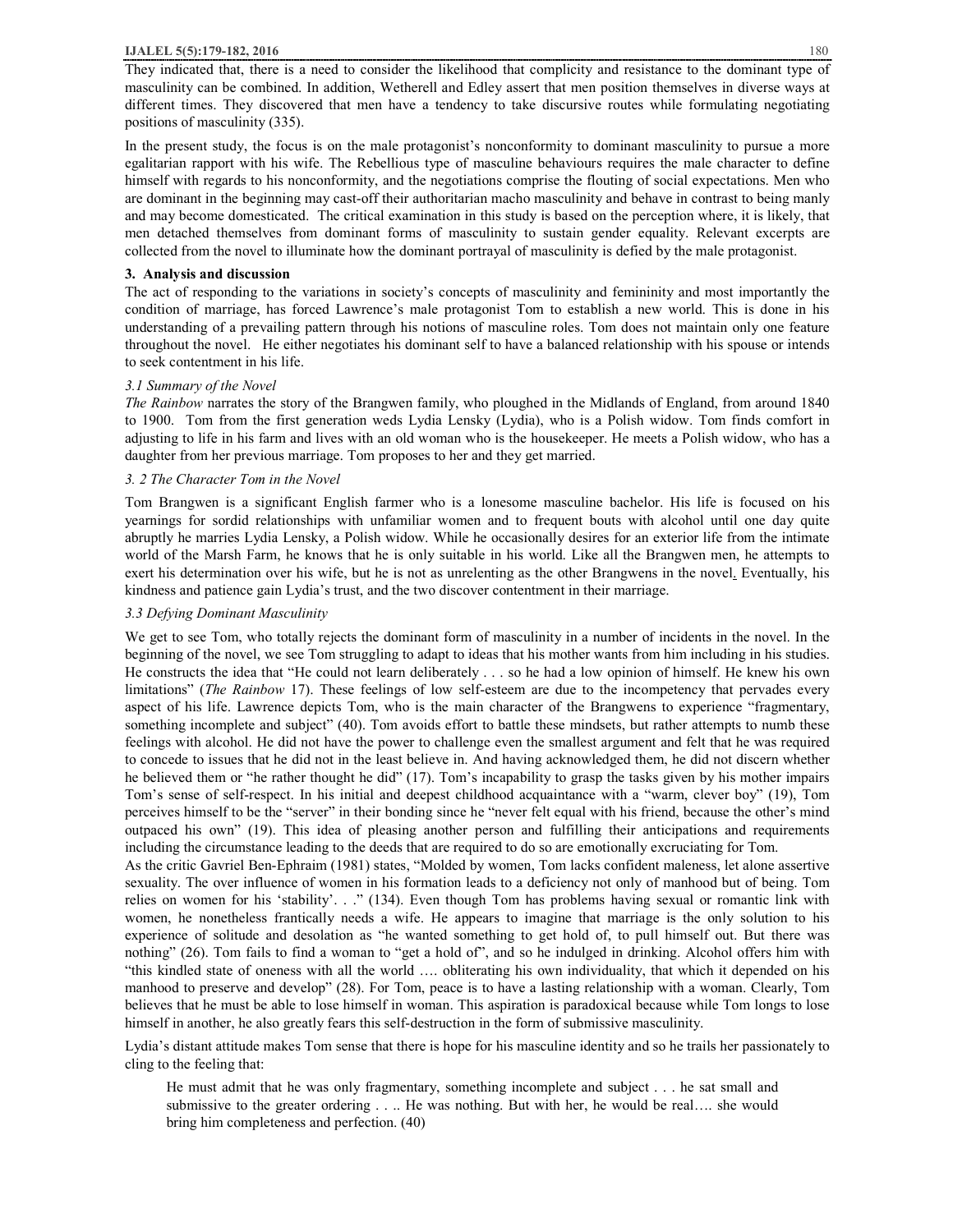Tom's relationship with his wife is indicative of a mother and child relationship. Tom has a deep need to have Lydia recognise him as a man and as her husband in an unspecified way. He does not know how their relationship should proceed, or what his place in it is for, "he did not feel like a master, husband, father of her children" (58). Although Tom and Lydia do ultimately understand each another, Tom remains struggling with his thoughts of destruction and masculine inadequacy.

Since Tom's masculine idealness has been tormented by his experience of having been "let down" by his mother, he allocates his requirement for idealised "recognition" to Lydia, thus creating her to be the idealised character on whom he depends. Being a man, it should be Tom who should be idealised and not the other way round. Here, Tom is resisting the dominant masculinity. However, Lydia does not allow this type of relationship with Tom. During one of their arguments, Lydia proclaims to Tom, "You [you] come to me as if it were for nothing, as if I was nothing there," to which Tom responds, "You [you] make me feel as if *I* was nothing" (89). Unlike Tom, Lydia does not want to be portrayed as an ideal person to him and neither does she want him to be dependent on her. Lydia prefers a relationship which depicts partnership with equal rights. Tom allows himself to be manipulated implicitly by Lydia's decision. Subjectivity is applied here when Tom's decision to resist the dominant masculinity is based on his own opinion and understanding.

In another scene, as the birth of their child draws nearer, Lydia is overwhelmed with the memories of her late children and her previous husband. Instead of displaying anger that Lydia is reminiscing about her past, Tom accepts the truth that "he must stand back, leave her alone …. This is sacred to her, and he must not violate her with his comfort" (63). The circumstance that has drawn Lawrence to create Tom to come to this understanding on the same page is that Tom confesses to feeling "like a broken arch" but has "remained himself…saved himself from crashing down into nothingness, from being squandered into fragments, by sheer tension" (63) is noteworthy. It is clearly manifested that Tom resists his dominant identity to acknowledge his own separation through his wife's "rejection" of him. Later, when Lydia lies in childbirth, crying in pain, Tom acknowledges and accepts that the pain is his own pain too. He also reacts to and accepts the emotional agony of Lydia's young daughter, Anna, who is weary, alarmed, and longing for her mother's company. Tom not only acknowledges Anna who is missing her mother, but he effectively calms her, which marks the starting of a convincing bond between a father and a child. These are essential phases in Tom's life where he resists his dominant masculine character. He portrays his subordinate nature to dominance as his subjective decision allows him to think rationally for himself, and decide what is the practical thing to do as a husband and as a father. Tom longs for a life of classiness and prosperity similar to his wealthy brother and he detests his underprivileged life. It was after two years of marriage that he and Lydia realised each other's desire for unity. The fundamental key to a happy accomplishing marriage was to restructure each other's attitude with equality, and that resulted in having a wonderful

life and each day was a new breakthrough:

They had passed through the doorway into the further space, where movement was so big, that it contained bonds and constraints and labour, and still was complete liberty. She was the doorway to him, he to her. At last they had thrown open the doors, each to the other, and had stood in the doorways facing each other, it was the transfiguration, glorification, the admission. (41)

Tom perceives Lydia not as her true self but relatively as an ideal to be worshipped. In his adoration, he anticipates in some way to make peace with her. He "knew she was his woman, he knew her essence, that it was his to possess" (58), but he could not actually acquire her, which results in his core defeat. Tom is placing his resistance when this emphasis is focused on his own idea, feeling and attitude. They sat down to discuss their problem, thus breaking the leading patriarchal social practice. As a result of Tom and Lydia coming together in a harmonious way, their daughter Anna was at peace between them.

In one of the episodes with Lydia's child Anna, Lawrence exhibits Tom's personal connection with maternal nurturing evidences: "[He] discovers the maternal within himself and assumes the role of tender, soothing nurturer" (83). This creates a scene that is emotional and decisive as Tom's evolvement has construct to become the contributor of comfort rather than the patriarchal dominant figure. This act proves to show that Tom is defying the dominant type of masculinity.

Tom permitted Lydia space and safeguarded her individuality, therefore she is eternally thankful to him. The discussion clearly shows that the formation of a fresh relation, or the modification of the previous one, between men and women with unity is vital to have a positive relationship in marriage. In his *Study of Thomas Hardy* (1914), Lawrence writes, of the archetypal man:

Let a man walk alone on the face of the earth, and he feels himself like a loose speck blown at random. Let him have a woman to whom he belongs, and he will feel as though he had a wall to back up against; even though the woman be mentally a fool. (58)

Lawrence's implies that for a man to sustain contentment in his marriage, the desire for unity is fundamental. Through the construction of subjectivity based on life experiences and being practical, Tom has to conform to the unconventional masculine system.